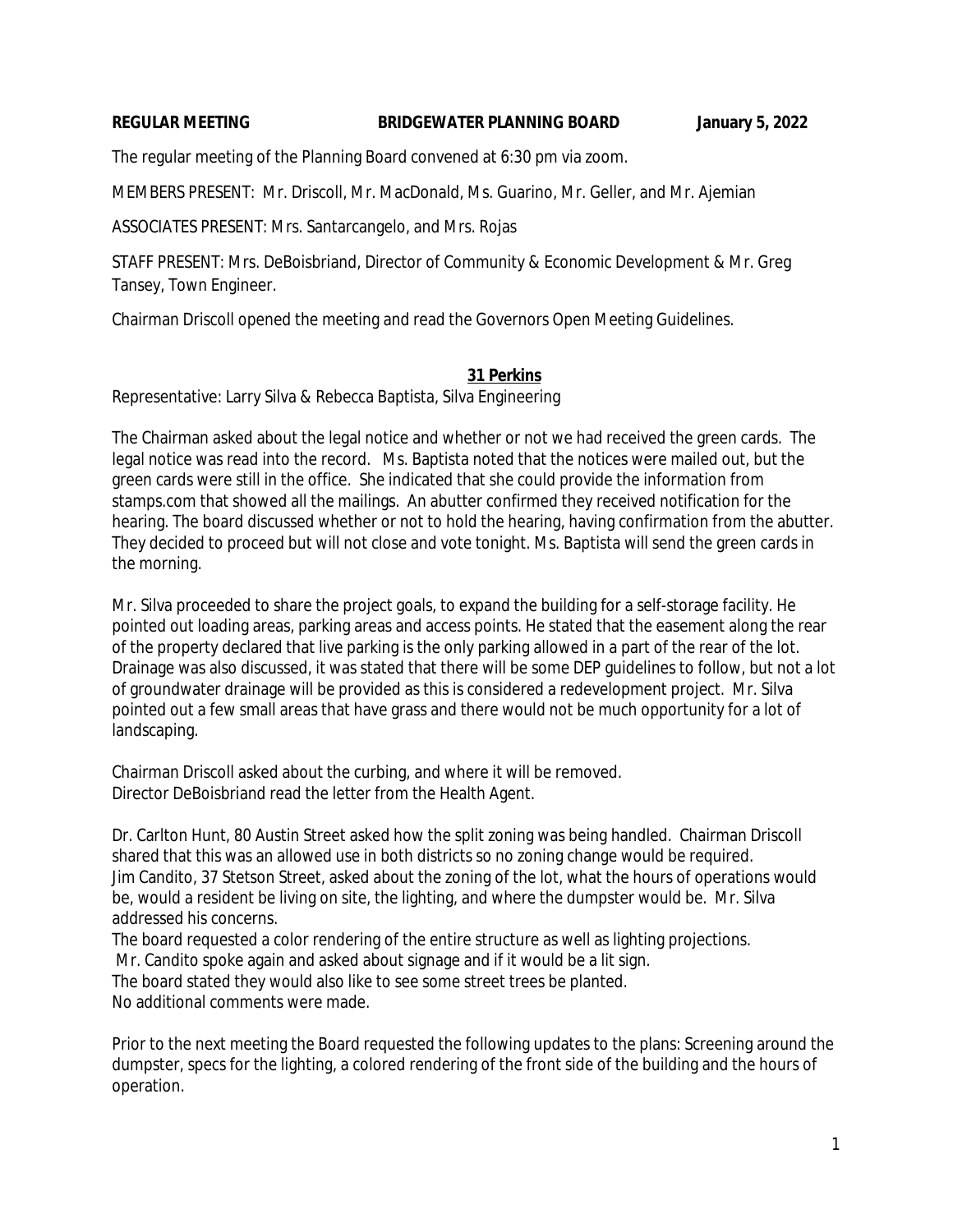**Motion to continue February 2nd at 6:30 made by Member MacDonald seconded by Member Geller. Roll Call: Mr. MacDonald - YES Mr. Geller- YES Ms. Guarino- YES Mr. Ajemian – YES Mr. Driscoll -YES**

# **1998 South Street**

Representative: Larry Siva & Rebecca Baptista, Silva Engineering

The Chairman asked about the legal notice and whether or not we had received the green cards. The legal notice was read into the record. Ms. Baptista noted that the notices were mailed out, but the green cards were still in the office. She indicated that she could provide the information from stamps.com that showed all the mailings. An abutter confirmed they received notification for the hearing. The board discussed whether or not to hold the hearing, having confirmation from the abutter. They decided to proceed but will not close and vote tonight. Ms. Baptista will send the green cards in the morning.

Mr. Silva shared that a frontage variance was granted on lot 2 of the plans. The applicant proposed to create three buildable lots from one existing lot, with one additional drainage lot created. Plans showed that a road could be built, but it would be less appealing and add more impervious coverage. Town Engineer letter requested lot closure calculations, Mr. Silva shared that they would do that and submit the calculations. It was also determined that the Cul-de-sac radius was in fact 130' in diameter, in the potential drawing.

Scott Fletcher, 2025 South Steet, stated that his biggest concern with the project is the drainage, as they have issues now.

Belinda Barrett, 2041 South Street, wanted to echo the drainage concern and how severe it is in the area.

Chairman Driscoll discussed requiring a grading plan and having a grading as built be submitted and reviewed by the Town Engineer. Mr. Tansey noted that the grading of the lots should be in a manner that run-off would flow towards the river and not towards the neighbors' houses. He also asked for septic grading to be included on the submitted plans.

Carlton Hunt, 80 Austin Street, pointed out that the part of the Taunton River is "tidal", and the water level has potential to rise and put the lots at risk.

Mr. Fletcher spoke again and shared that a swale was installed near his property, so there is water flow near-by, wanted to know when the perk test was done, and asked when the houses are built would they be elevated.

Letter submitted by the Health agent was read and stated a perk test was done March 11, 2021, and they all passed.

Member Geller clarified that the grading should be done based on the current lot configuration.

Motion to continue February 2<sup>nd</sup> at 6:30 made by Member Geller seconded by Member MacDonald.

**Roll Call: Mr. MacDonald - YES Mr. Geller- YES Ms. Guarino- YES Mr. Ajemian – YES**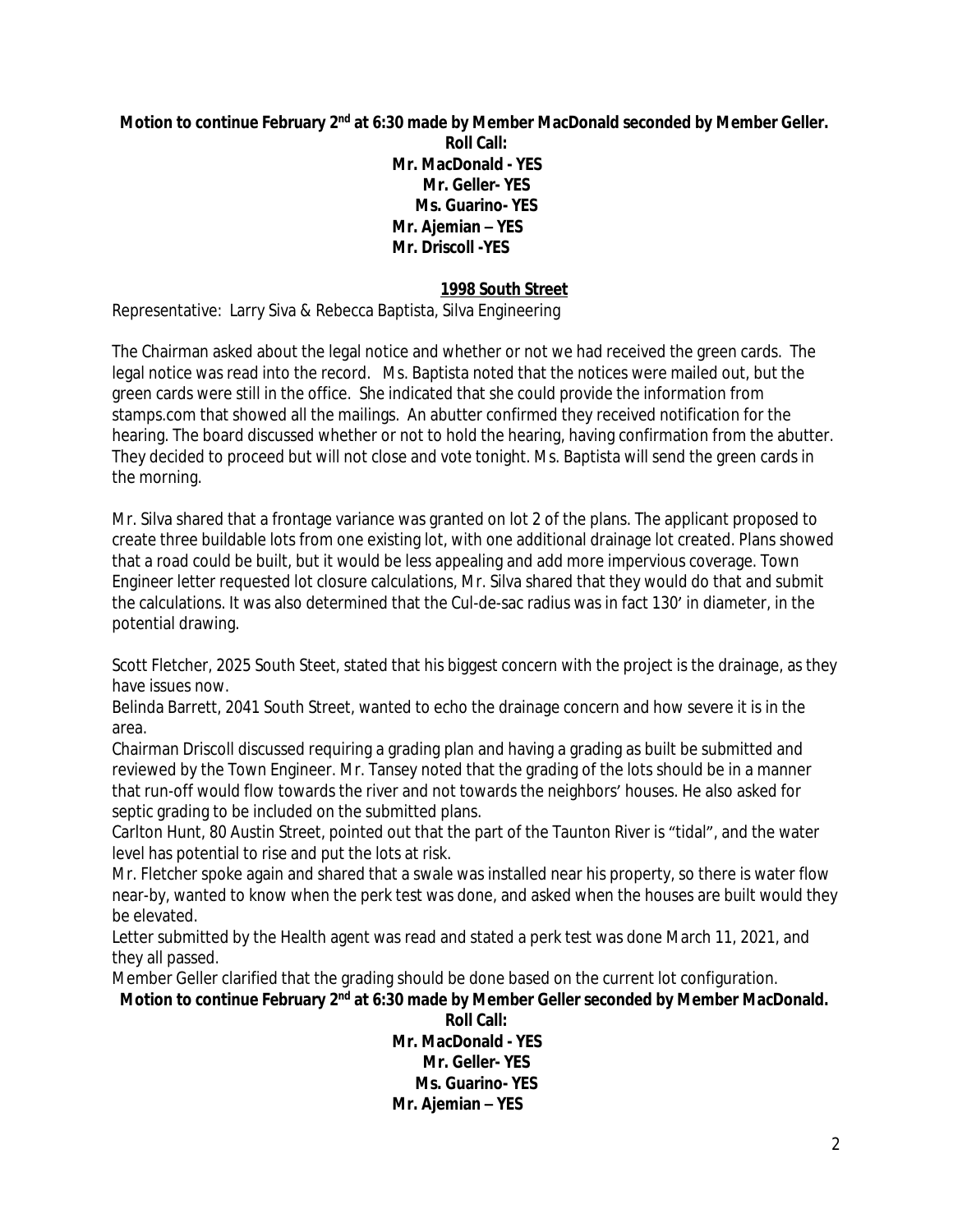## **Mr. Driscoll -YES**

# **Approval Not Required – Plymouth and Whitman Street**

Representative: Larry Siva & Rebecca Baptista, Silva Engineering

The application was to creatin a new residential lot (4b) with 18,500 sf, and all land space requirements. Board agreed this met ANR requirements.

#### **Motion to endorse made by Member MacDonald seconded by Member Ajemian. Roll Call: Mr. MacDonald - YES Mr. Geller- YES Ms. Guarino- YES Mr. Ajemian – YES Mr. Driscoll -YES**

# **South Farm Estates – Road Bond & Release Remaining Lots**

Applicant: Manuel Buginga, MJM Construction

The Town Engineer has been to the site a few times and noted that work has been done and so he adjusted the bond amount accordingly. Mr. Tansey noted that this will be a privately maintained subdivision so we will not be holding \$10,000 for drainage basin maintenance. Mr. Buginga stated that the fee for the electric line was given to the Town Engineer and asked if the asbuilt submitted was the final as-built. He also asked about the cost for as built and land surveying. He suggested that he could post the bond at the set number and then reduce as paid, if that was easier for the board. Mr. Tansey indicated that he was able to reduce the amount.

Chairman Driscoll discussed the calculations with the Mr. Tansey and Director Jennifer Deboisbriand.

## **Motion to accept the amount of \$62,122.50 as the Road Bond by Member Geller, seconded by Member MacDonald.**

**Roll Call: Mr. MacDonald - YES Mr. Geller- YES Ms. Guarino- YES Mr. Ajemian – YES Mr. Driscoll -YES Motion to release the remaining lots by Member MacDonald, seconded by Member Guarino. Condition that the road be maintained in perpetuity and the HOA submitted.** 

**Roll Call: Mr. MacDonald - YES Mr. Geller- YES Ms. Guarino- YES Mr. Ajemian – YES Mr. Driscoll -YES**

**Trinity Circle – Road Bond**